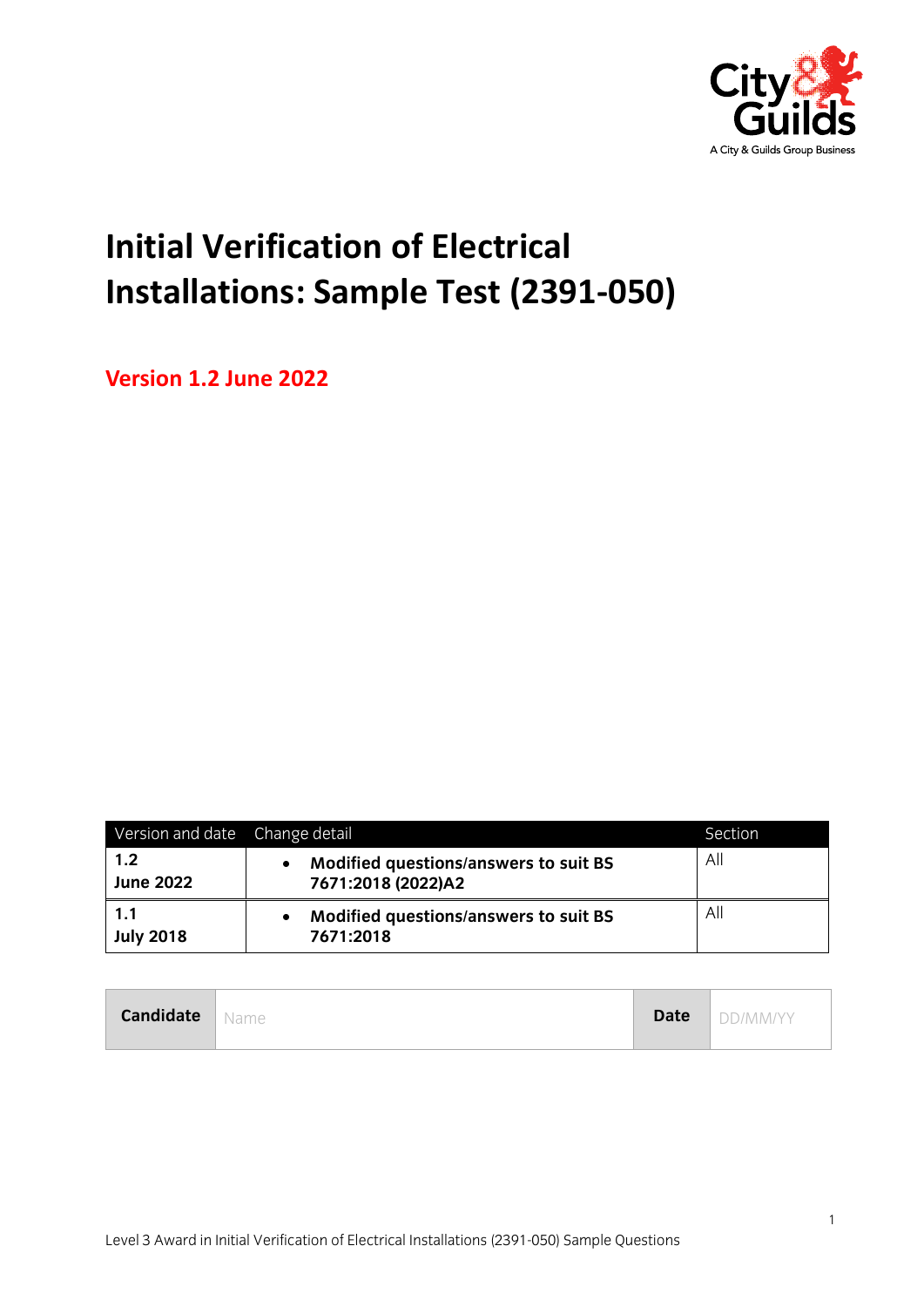- 1 What is the **main** purpose of an Initial Verification?
	- A. To complete the testing and issue an Electrical Installation Certificate.
	- B. To make a judgement that the installation is safe for continued use.
	- C. To confirm an installation is safe to be put into service.
	- D. To ensure all testing has been carried out.

| <b>Response:</b> |  |
|------------------|--|
|                  |  |

- 2 What situation requires the issuing of a Minor Electrical Installation Works Certificate?
	- A. An additional lighting circuit has been installed.
	- B. Changing a consumer unit and protective devices.
	- C. Upgrading the cable and circuit breaker for a shower circuit.
	- D. Additional socket-outlets added to an existing ring final circuit.

- 3 Which statutory document contains specific information relevant to Initial Verification?
	- A. The Electricity at Work Regulations.
	- B. Health and Safety guidance GS38.
	- C. The Health and Safety at Work Act.
	- D. BS 7671, Requirements for Electrical Installations.

- 4 What is the **minimum** voltage which requires the test leads and probes to comply with GS38?
	- A. 25 V AC.
	- B. 50 V AC.
	- C. 120 V AC.
	- D. 150 V AC.

- 5 How many voltage measurements are required to confirm that a three-phase four-wire installation is safely isolated?
	- A. 3
	- B. 6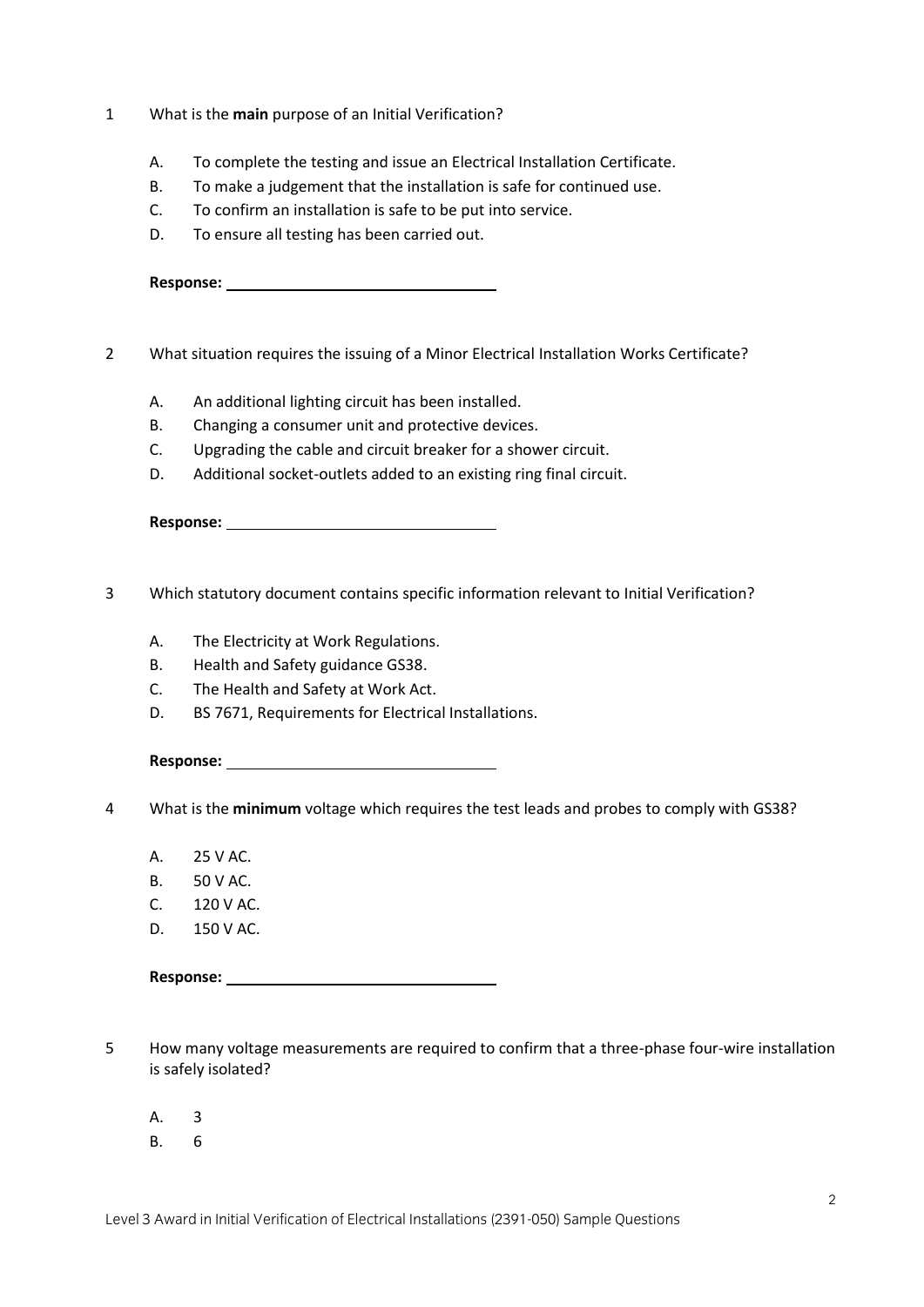$C. 9$ 

D. 10

**Response:** 

6 What precaution is required before carrying out a test of external earth fault loop impedance  $(Z_e)$ so as to avoid danger to users of an installation?

- A. Lock off the supply.
- B. Use insulated screwdrivers.
- C. Warn the occupier of the premises.
- D. Disconnect the main protective bonding conductors.

**Response:** 

- 7 Why does BS 7671 require inspection to be carried out before testing?
	- A. To confirm the installers have installed as per the job specification.
	- B. To confirm all the equipment is connected to the installation will work.
	- C. To confirm the installation is complete and it is safe to commence testing.
	- D. To confirm the Earthing Conductor is connected and it is safe to commence testing.

**Response:** 

- 8 Which situation **will not** require a label stating 'Safety Electrical Connection Do Not remove'?
	- A. Connecting a bonding conductor to a metallic installation gas pipe.
	- B. An Earthing conductor connected to an installation earth electrode.
	- C. A supplementary bonding conductor connected to a metallic water pipe.
	- D. The connection to a Main Earthing Terminal within a consumer unit.

**Response:** 

- 9 What **must** be checked when inspecting a consumer unit for compliance with Basic Protection requirements?
	- A. All cable terminations are tight.
	- B. Enclosures meet the IP requirements.
	- C. Live conductors are correctly identified.
	- D. Protective devices are the correct rating.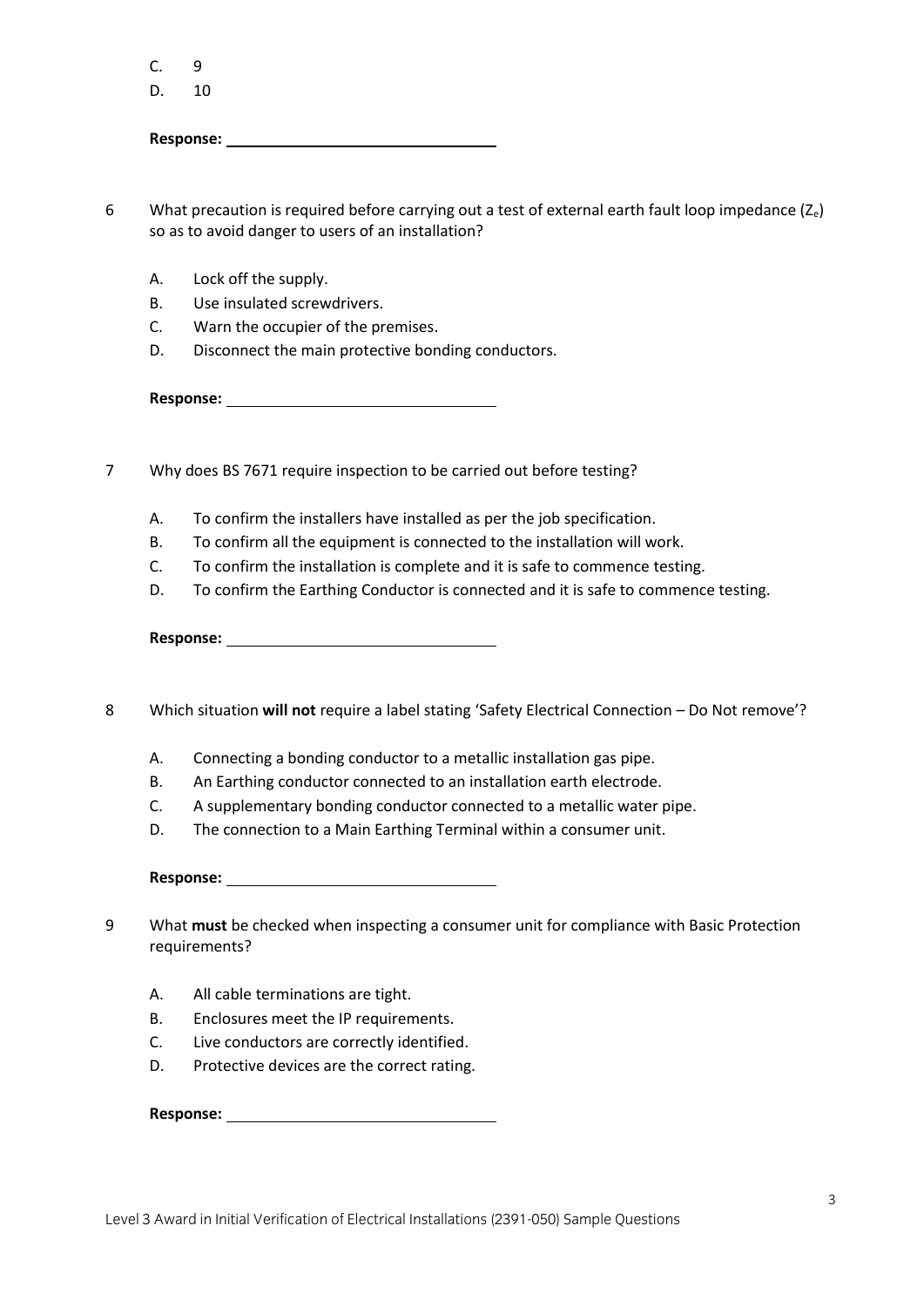- 10 Which **two** senses are used when inspecting the terminations at a newly installed motor?
	- A. Sight and hearing.
	- B. Sight and smell.
	- C. Touch and smell.
	- D. Touch and sight.

- 11 What action **must** be taken when a loose connection is found to a pipe during the inspection of a main protective bonding conductor termination?
	- A. The defect must be made good and inspected before certification.
	- B. A defect report must accompany the Electrical Installation Certificate.
	- C. The continuity test between the MET and the pipe should be carried out.
	- D. A note is made on the Electrical Installation Certificate under 'Departures'.

**Response:** 

- 12 What **best** describes the protection offered by IPXXB?
	- A. Protection against access to live parts.
	- B. Protection against the ingress of solids.
	- C. Protection against the ingress of water.
	- D. Protection against impact.

**Response:** 

13 What is the **minimum** IP rating for electrical equipment installed in Zone 2 of a bathroom?

- A. IP 2X
- B. IP X2
- C. IP 4X
- D. IP X4
- **Response:**

14 The calibration of an Earth Fault Loop Impedance tester reveals that the instrument is outside of specification. Regular accuracy checks on the instrument have not been carried out for six months.

What immediate action **must** be taken by the contractor?

- A. The last installation tested should be retested.
- B. The test leads for this instrument must be replaced.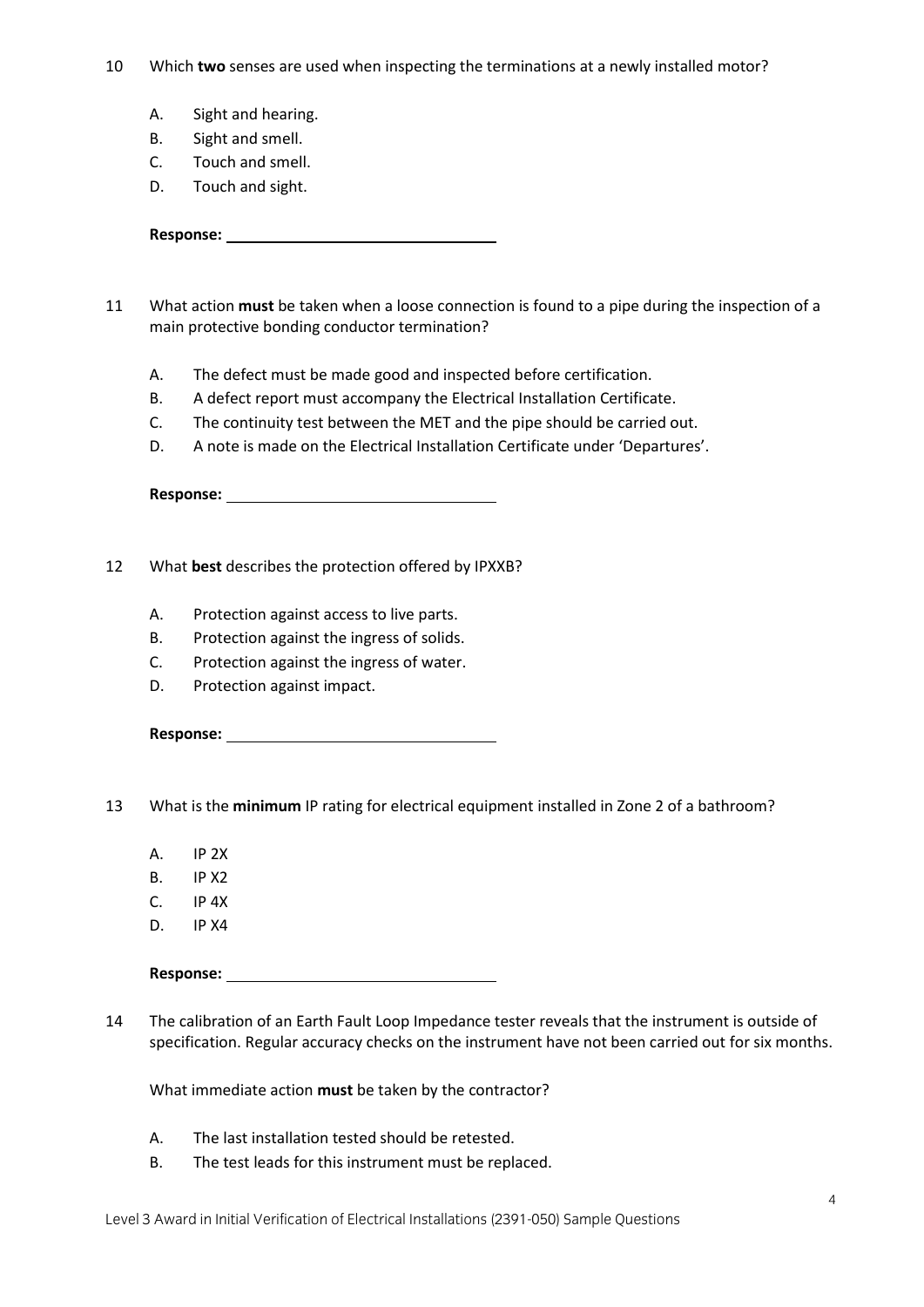- C. All installations tested in the last three months should be retested.
- D. All installations tested since the last calibration should be checked.

- 15 What instrument would give the **most** accurate results when carrying out an earth electrode resistance test?
	- A. A low-resistance ohmmeter.
	- B. An earth fault loop impedance tester.
	- C. A three or four-terminal earth electrode tester.
	- D. A stakeless or probe type earth electrode tester.

**Response:** 

- 16 Why does BS 7671 give a defined sequence of tests when carrying out Initial Verification?
	- A. To ensure all tests are carried out.
	- B. To ensure the Schedule of Test Results is complete.
	- C. To ensure live tests are carried out in the correct order.
	- D. To ensure the safety of the person carrying out the tests.

- 17 Which test method is used to verify that extraneous conductive parts of an installation are effectively connected to the MET?
	- A. Long lead test.
	- B.  $R_1 + R_n$  linked test.
	- C. Applied voltage test.
	- D. Applied current test.

- 18 What is the **main** purpose of verifying that extraneous conductive parts of an installation are effectively connected to the MET?
	- A. To confirm that they provide a reliable path for fault currents to flow to earth.
	- B. To confirm that there is a reliable connection between the MET and the means of earthing.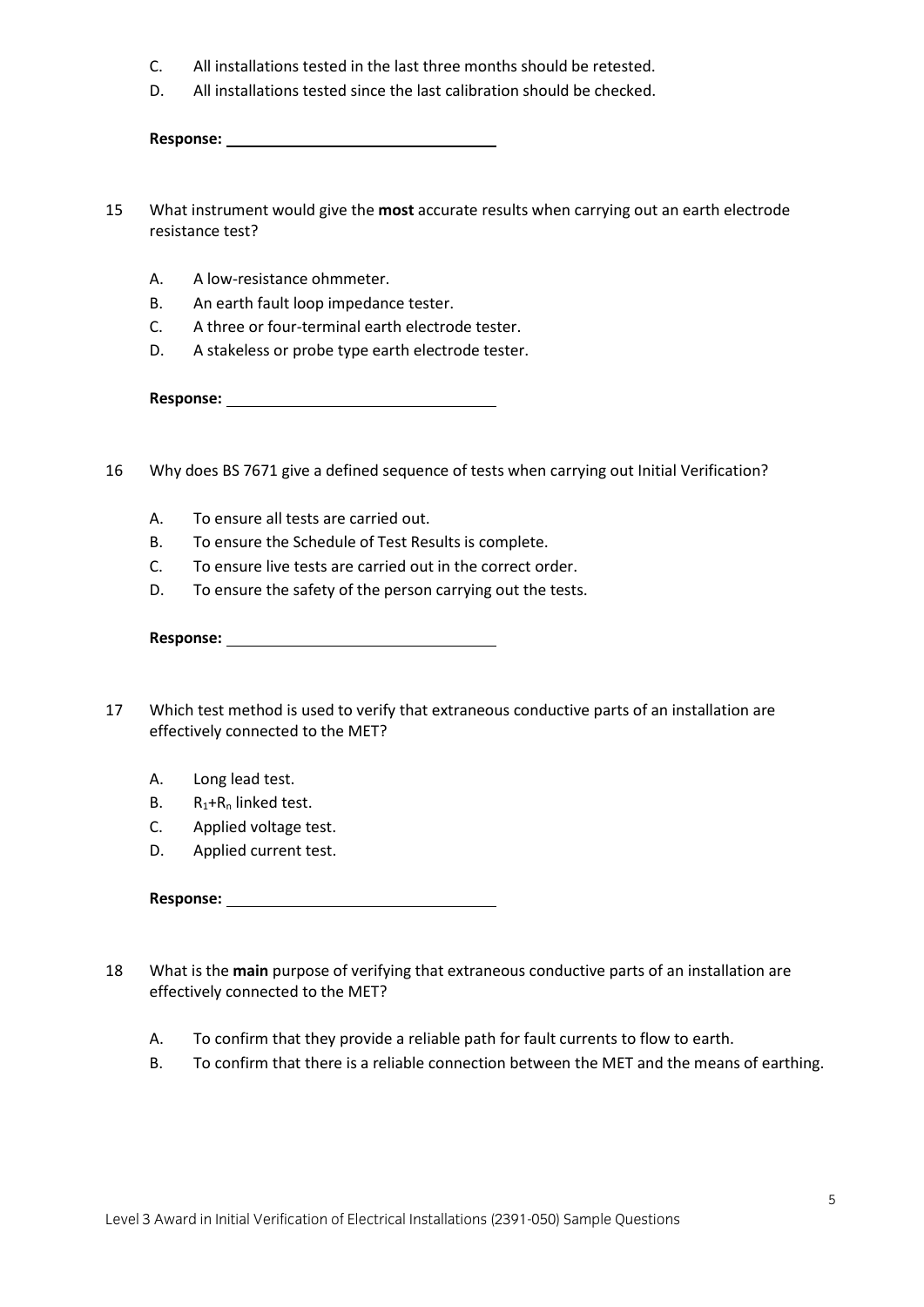- C. To confirm that they will reduce values of earth fault loop impedance to comply with BS7671.
- D. To confirm that only a low potential will exist between exposed and extraneous conductive parts under fault conditions.

- 19 Where on a lighting circuit would a test of continuity of protective conductors be carried out?
	- A. At the distribution board.
	- B. At every light and switch point.
	- C. At the furthest point in the circuit.
	- D. At every light and each switch with a metallic plate.

- 20 What would cause the value of  $r_2$  to be higher than  $r_1$  and  $r_n$  when carrying out step 1 of a continuity of ring-final circuit test?
	- A. A spur in the ring.
	- B. A connected load.
	- C. Parallel earth paths.
	- D. Smaller sized cpc.

- 21 What is the test voltage for an insulation resistance test carried out on a 230 V circuit, between live conductors and earth, following the connection of socket-outlets incorporating surge protection devices which cannot be removed?
	- A. 100 V DC.
	- B. 250 V DC.
	- C. 500 V DC.
	- D. 1000 V DC.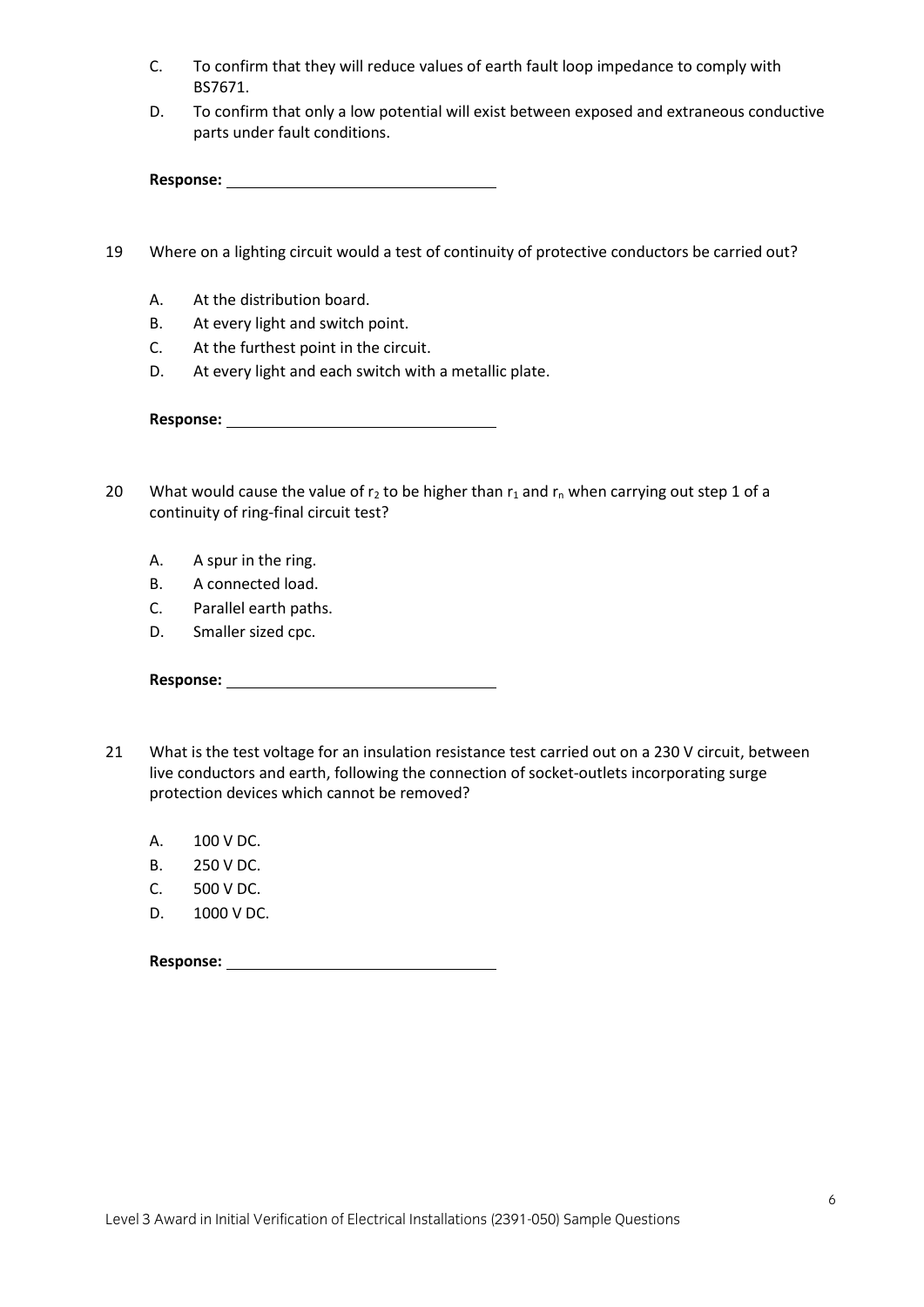22 During the construction of an installation, insulation resistance tests have been carried out between live conductors and earth on the individual circuits and the L to E results are shown below.

| L-E in $MΩ$ |
|-------------|
| 120         |
| 120         |
| 130         |
| 150         |
|             |

What is the expected value of insulation resistance L to E when the whole installation is tested?

A.  $0.03 \text{ M}\Omega$ 

- B. 32.2 MΩ
- C.  $136.7 \text{ M}\Omega$
- D. 520 MΩ

**Response:** 

Questions 23 to 26 relate to the following scenario:

The conductors of a newly installed ring final circuit are to be tested for continuity. The circuit is wired in PVC single core cables contained in PVC conduit.

All circuit conductors are 2.5 mm<sup>2</sup> and the end to end length of each loop is 75 m.

23 What action is required regarding the instrument test leads?

- A. They are nulled or zeroed.
- B. They must be GS 38 compliant.
- C. They must be auto-ranging.
- D. They must be 13 A rated.

**Response:** 

24 What is the expected resistance of each of the loops tested in step 1 as shown in GN3?

- A.  $0.14 \Omega$
- B.  $0.56 \Omega$
- C.  $0.68 \Omega$
- D.  $1.01 \Omega$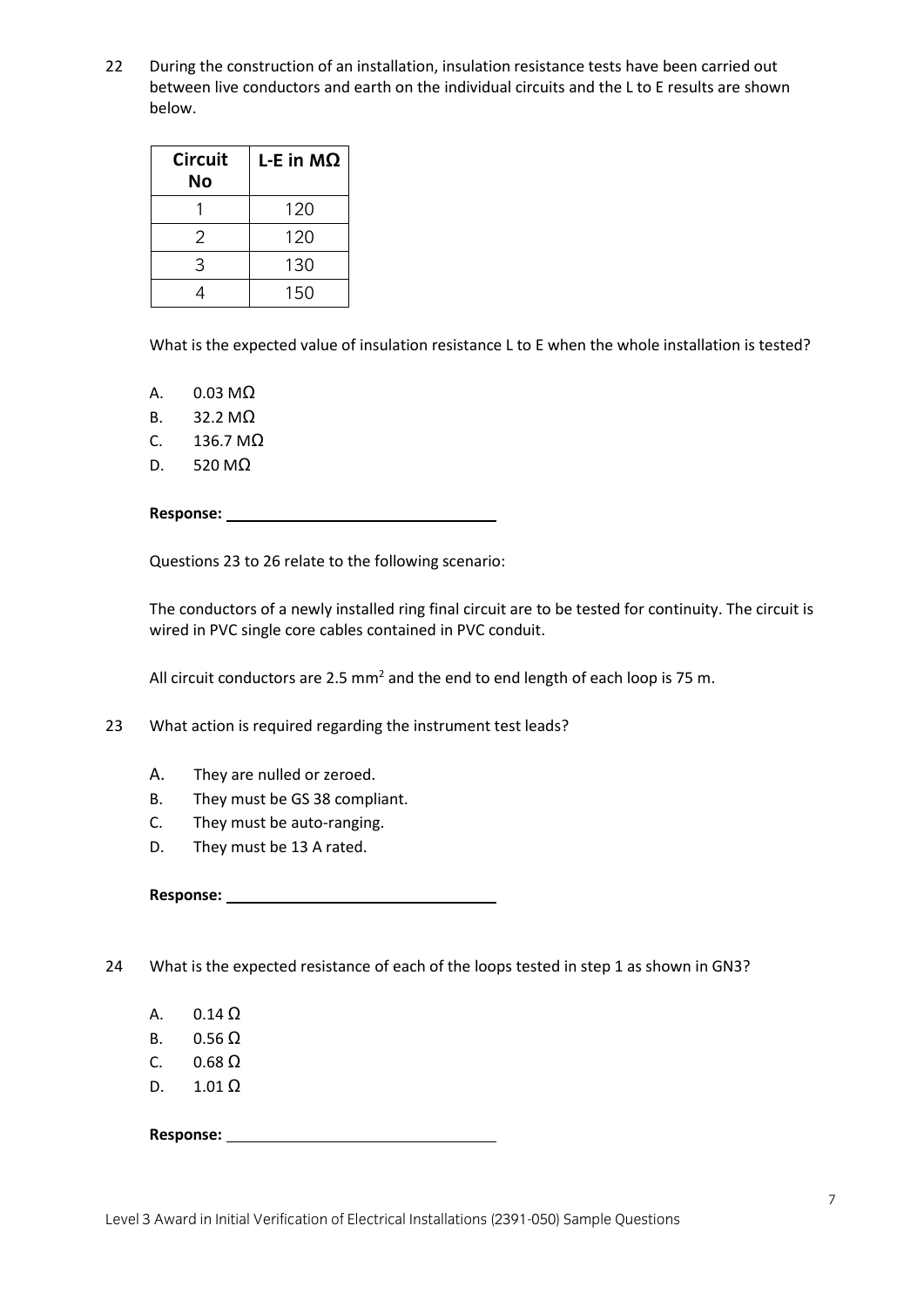25 Whilst testing the ring final circuit the reading at one of the socket-outlets for step 2, as shown in GN3, was found to be 0.42  $\Omega$  but an over range reading was obtained for step 3.

What condition would cause these results?

- A. The line conductor is not connected.
- B. The neutral conductor is not connected.
- C. Line and cpc conductor connections are reversed.
- D. Line and neutral conductor connections are reversed.

**Response:** 

- 26 What is the **most likely** cause of significantly different readings at each socket-outlet when carrying out step 3, as shown in GN3, during testing of a newly installed ring final circuit?
	- A. Incorrect polarity at one of the sockets on the circuit.
	- B. Reduced size circuit protective conductor in the cable.
	- C. Incorrect cross connection of conductors at the consumer unit.
	- D. Interference from other circuits connected to the consumer unit.

**Response:** 

- 27 What is the **most** appropriate method of verifying the polarity of the ring final circuit?
	- A. Using a long lead and testing from the MET to each socket in turn.
	- B. Testing at each socket using and earth fault loop impedance tester.
	- C. Linking line and cpc and testing at each socket between line and cpc.
	- D. Comparing the test results from stage 2 and stage 3 as identified in GN3.

**Response:** 

Questions 28 to 31 relate to the following scenario:

Tests are to be carried out on a newly installed installation forming part of 230 V single-phase TT system. The whole installation is protected by a 100 mA S-Type RCD. 30mA BS EN 61009 RCBOs are installed protecting each outgoing circuit.

- 28 How is the **maximum** resistance for the installation earth electrode determined?
	- A.  $50 V \div I_{\Delta n}$
	- B. 230 V ÷  $I_{\text{An}}$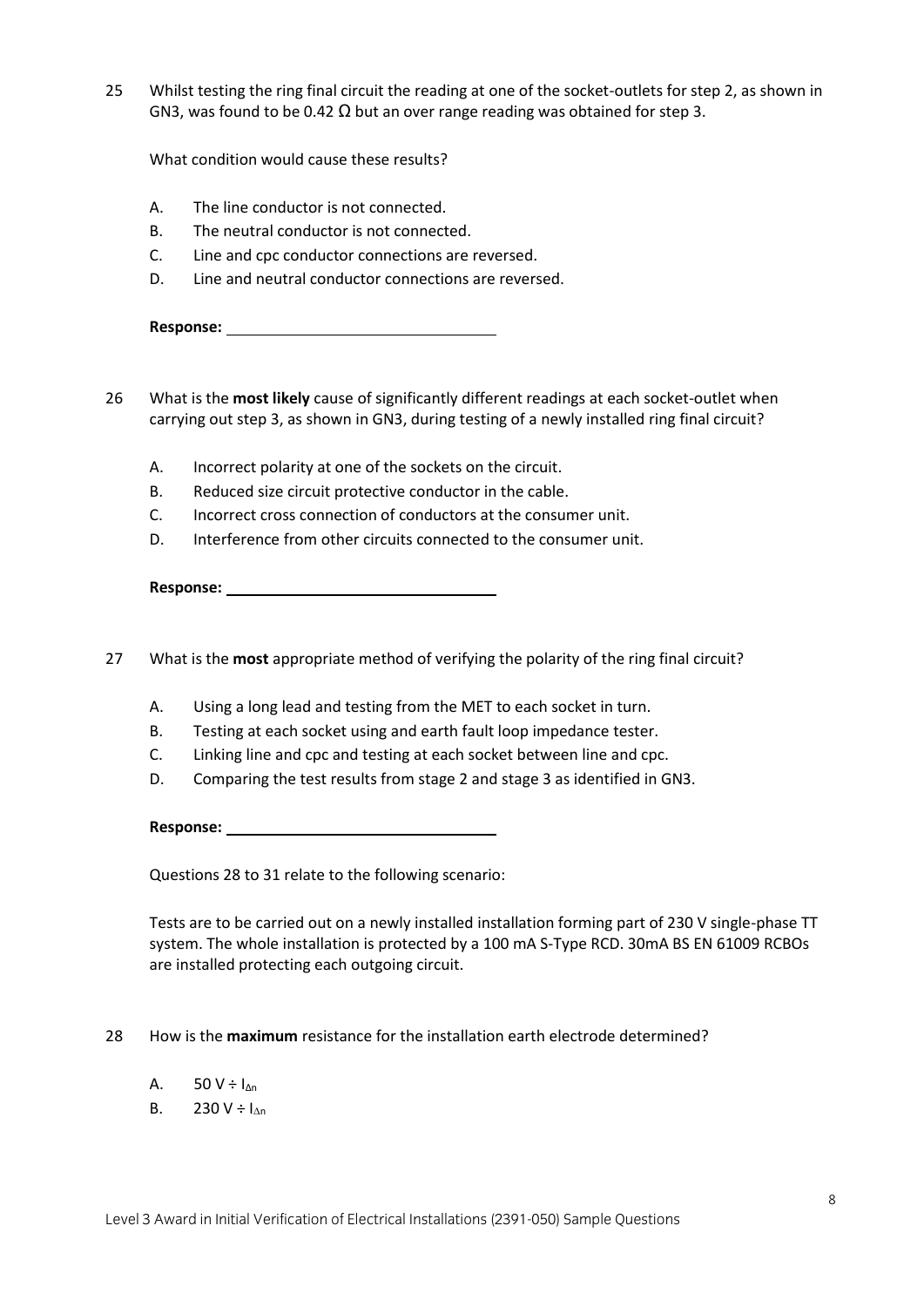|  | 50 V x $I_{\Delta n}$ |  |  |
|--|-----------------------|--|--|
|--|-----------------------|--|--|

D. 230 V x  $I_{\Delta n}$ 

**Response:** 

29 What is verified by carrying out a 1 x  $I_{\Delta n}$  test on a 30 mA RCD?

- A. The disconnection time will be exceeded.
- B. The RCD is not subject to nuisance tripping.
- C. The RCD will operate when a short circuit occurs.
- D. The requirements for additional protection will be met.

**Response:** 

- 30 What is the **main** purpose for carrying out a ½ x l<sub>Δn</sub> test on a 30 mA RCD protecting 13 A socket-outlets in a dwelling?
	- A. To ensure the RCD mechanism works correctly.
	- B. To verify it meets the requirements of BS EN 61008.
	- C. To verify it meets the requirements for additional protection.
	- D. To verify that the device does not cause any unwanted tripping.

## **Response:**

- 31 What is the purpose of a time delay on an upstream RCD when there are other downstream RCD's present?
	- A. To ensure no device operates inside its required time.
	- B. So that diversity is achieved.
	- C. To provide earth fault protection.
	- D. So that selectivity can be achieved.

**Response:** 

- 32 What would be the x1 test current for an RCD having the **maximum** rating when providing fire protection?
	- A. 30 mA
	- B. 100 mA
	- C. 300 mA
	- D. 500 mA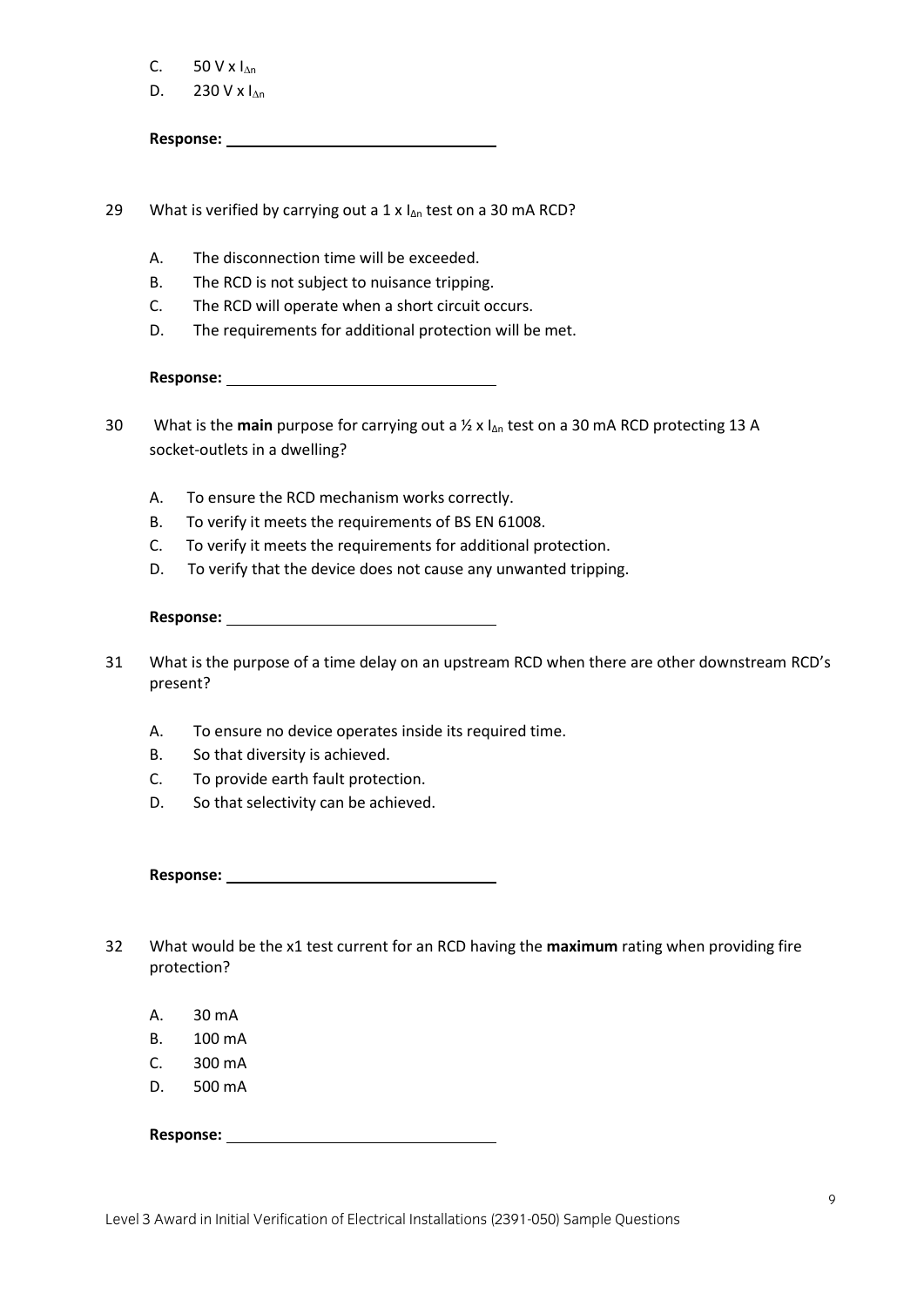Questions 33 to 40 relate to the following scenario:

A commercial storage unit has been rewired and the installation forms part of 400/230 V threephase TN-S system. All 'dead' tests have been completed. 'Live' testing is about to commence.

- 33 Why is a live polarity check carried out at the origin of the installation?
	- A. To verify that double-pole switches will automatically operate.
	- B. To replace the need for a dead polarity test on the installation.
	- C. To ensure the DNO's incoming supply has the correct polarity.
	- D. To verify that the polarity throughout the installation is correct.

- 34 What is the reason for verifying the prospective fault current at the origin of the installation?
	- A. To verify that the protective devices operate in the disconnection time given in BS 7671.
	- B. To verify that the protective conductors of the installation can withstand the prospective fault current.
	- C. To verify that the prospective fault current exceeds the breaking capacities of the protective devices.
	- D. To verify that the short circuit breaking capacity of the protective devices exceed the value of prospective fault current.

**Response:** 

- 35 What is the purpose of verifying the earth fault loop impedance at the furthest point on each final circuit?
	- A. To verify the impedance is high enough to ensure RCDs are tripped.
	- B. To verify the impedance is low enough to cause a high fault current to flow.
	- C. To verify the impedance is high enough to cause a low fault current to flow.
	- D. To verify that the fault current exceeds the breaking capacity of the protective device.

| <b>Response:</b> |  |
|------------------|--|
|                  |  |

- 36 What action should be taken to allow for the effect of transient voltages when carrying out earth fault loop impedance tests?
	- A. Turn on the anti-trip function on the instrument.
	- B. Turn off the anti-trip function on the instrument.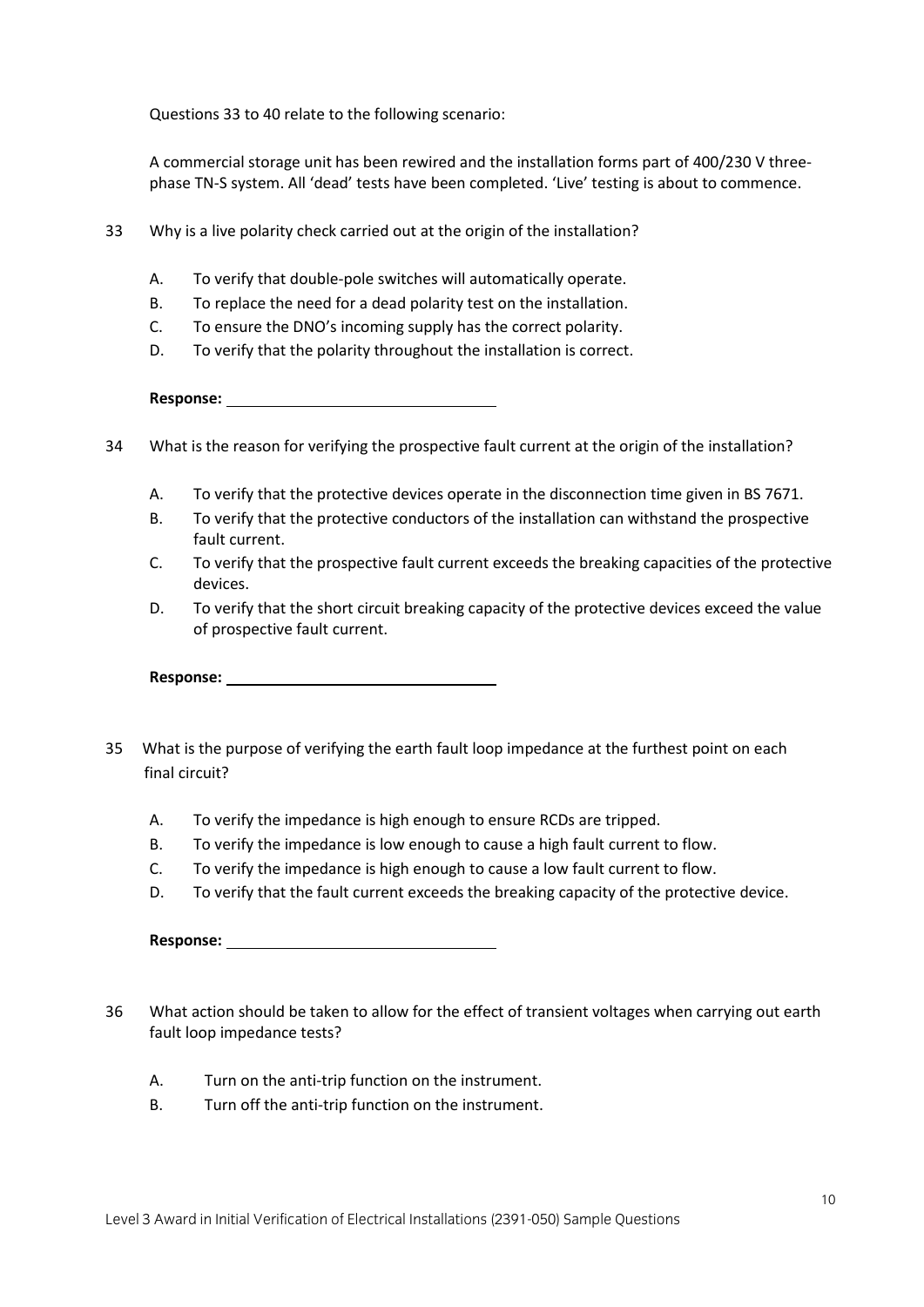- C. The instrument is on the lowest measuring range.
- D. The test is repeated to confirm consistent readings.

| <b>Response:</b> |  |
|------------------|--|
|                  |  |

- 37 What factor can significantly reduce the values of measured earth fault loop impedance, compared to a calculated figure obtained using measured  $Z_e$  and measured  $R_1 + R_2$  values?
	- A. Leakage currents.
	- B. Harmonic currents.
	- C. Parallel earth paths.
	- D. A change in temperature.

- 38 What value requires the application of a multiplier correction factor when confirming an earth fault loop impedance test result complies with the IET Wiring Regulations?
	- A. The tabulated values in BS 7671.
	- B. The values in Guidance Note 3.
	- C. The measured  $R_1 + R_2$  value.
	- D. The measured  $Z<sub>S</sub>$  values.

| <b>Response:</b> |  |
|------------------|--|
|                  |  |

39 The water heater circuit is wired in 6 mm<sup>2</sup> / 2.5 mm<sup>2</sup> copper conductors and is protected by a 32 A BS 88-2 fuse.

What is the maximum permitted measured earth fault loop impedance value for compliance with BS 7671?

- A.  $0.79 \Omega$
- B.  $0.99 \Omega$
- C.  $1.36 \Omega$
- D.  $1.70 \Omega$

**Response:** 

- 40 What is the purpose of the phase-sequence test?
	- A. To ensure harmonic currents are not created on the system.
	- B. To ensure that three-phase motors turn in the correct direction.
	- C. To ensure balanced loads on the three-phase distribution board.
	- D. To ensure single-pole protective devices are in the line conductor.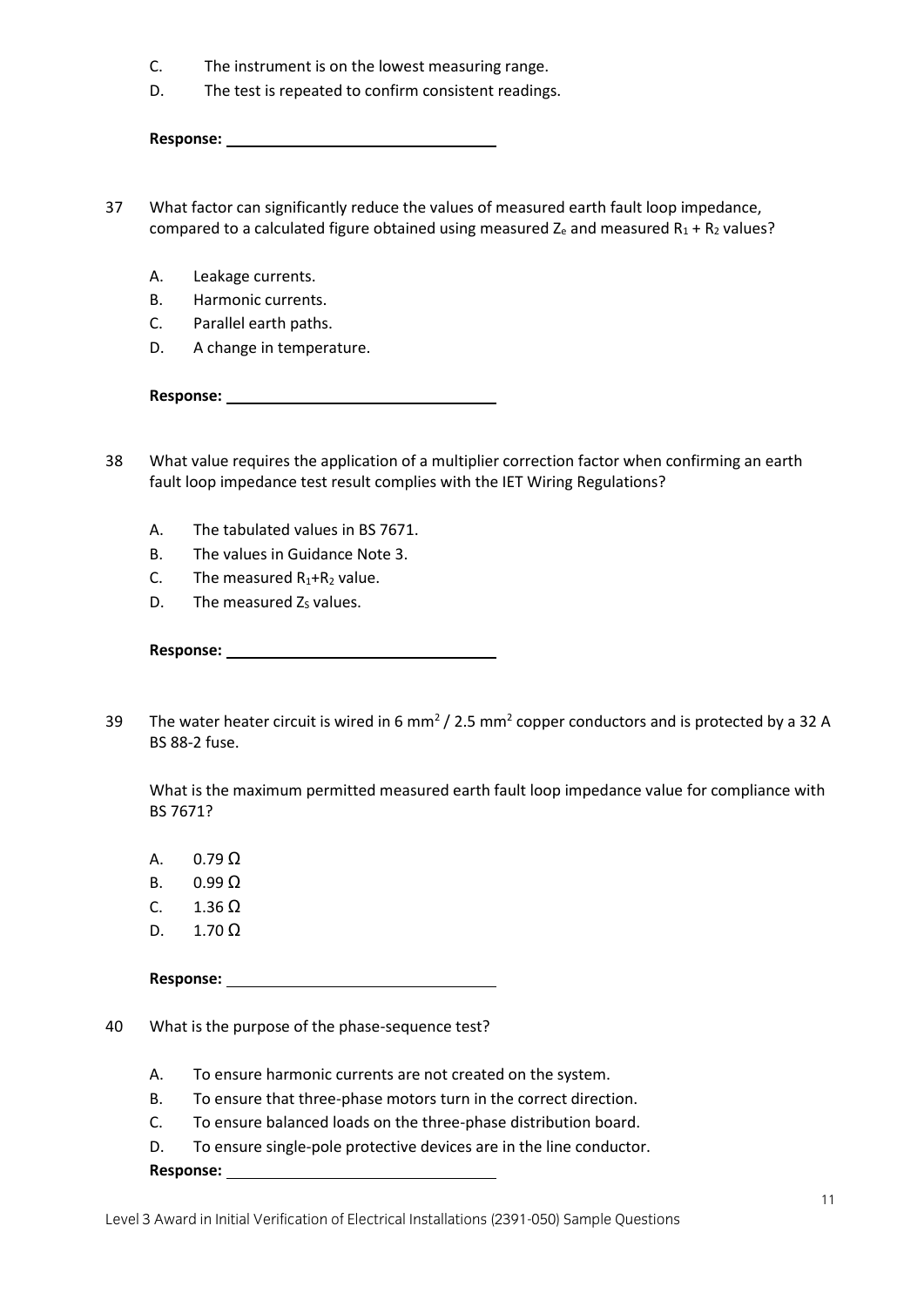| <b>UK learners</b><br><b>General qualification information</b>                                                                                                                                             | E: learnersupport@cityandguilds.com |
|------------------------------------------------------------------------------------------------------------------------------------------------------------------------------------------------------------|-------------------------------------|
| <b>International learners</b><br>General qualification information                                                                                                                                         | E: intcg@cityandguilds.com          |
| <b>Centres</b><br>Exam entries, Registrations/enrolment,<br>Certificates, Invoices, Missing or late exam<br>materials, Nominal roll reports, Results                                                       | E: centresupport@cityandguilds.com  |
| <b>Single subject qualifications</b><br>Exam entries, Results, Certification, Missing or<br>late exam materials, Incorrect exam papers,<br>Forms request (BB, results entry), Exam date<br>and time change | E: singlesubjects@cityandguilds.com |
| <b>International awards</b><br>Results, Entries, Enrolments, Invoices, Missing<br>or late exam materials, Nominal roll reports                                                                             | E: intops@cityandguilds.com         |
| <b>Walled Garden</b>                                                                                                                                                                                       | E: walledgarden@cityandguilds.com   |
| User/menu option, Problems                                                                                                                                                                                 |                                     |
| <b>Employer</b><br>Employer solutions, Mapping, Accreditation,<br>Development Skills, Consultancy                                                                                                          | E: business_unit@cityandguilds.com  |
| <b>Publications</b>                                                                                                                                                                                        |                                     |

Logbooks, Centre documents, Forms, Free

literature

**If you have a complaint, or any suggestions for improvement about any of the services that City & Guilds provides, email: feedbackandcomplaints@cityandguilds.com**